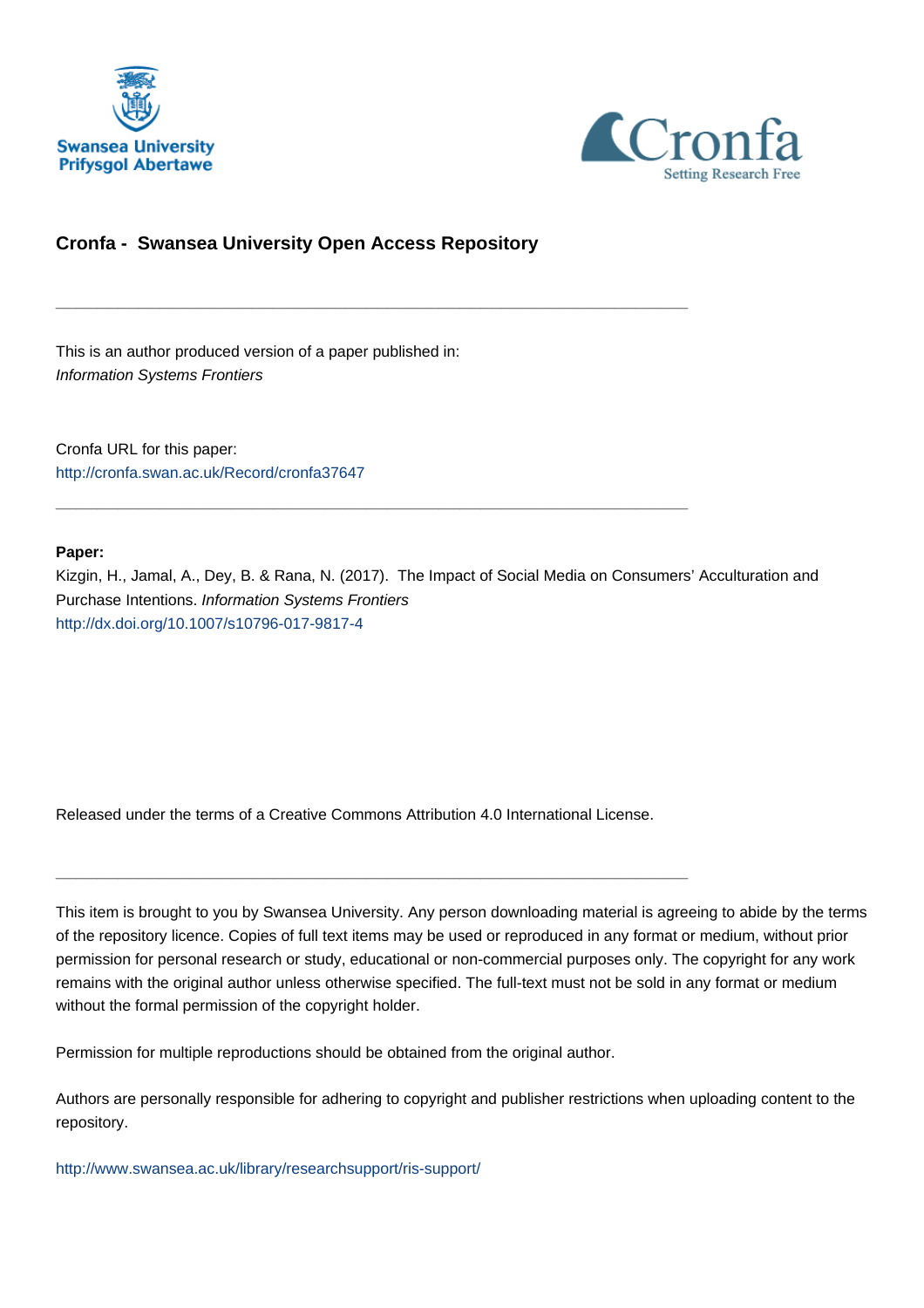

# The Impact of Social Media on Consumers' Acculturation and Purchase **Intentions**

Hatice Kizgin<sup>1</sup>  $\bullet$   $\cdot$  Ahmad Jamal<sup>2</sup>  $\cdot$  Bidit Lal Dey<sup>3</sup>  $\cdot$  Nripendra P. Rana<sup>1</sup>

 $\odot$  The Author(s) 2017. This article is an open access publication

#### Abstract

Social media has emerged as a significant and effective means of assisting and endorsing activities and communications among peers, consumers and organizations that outdo the restrictions of time and space. While the previous studies acknowledge the role of agents of culture change, it largely remains silent on the role of social media in influencing acculturation outcomes and consumption choices. This study uses self-administered questionnaire to collect data from 514 Turkish-Dutch respondents and examines how their use of social media affects their acculturation and consumption choices. This research makes a significant contribution to consumer acculturation research by showing that social media is a vital means of culture change and a driver of acculturation strategies and consumption choices. This study is the first to investigate the role of social media as an agent of culture change in terms of how it impacts acculturation and consumption. The paper discusses implications for theory development and for practice.

Keywords Social media . Language preferences . Enculturation . Acculturation . Purchase intentions

## 1 Introduction

The twentieth century has witnessed a significant rise in cultural diversity across the Western world (Coleman 2008; Eurostat 2015; Schwartz et al. 2010) and increasing interdependence and integration throughout the world (Jamal 2005). Accordingly, the marketplace is characterised by market integration and persistent differentiations that are due to ethnic, racial, religious and national interests (Peñaloza and Gilly

 $\boxtimes$  Hatice Kizgin Hatice.kizgin@swansea.ac.uk

> Ahmad Jamal jamala@cardiff.ac.uk

Bidit Lal Dey Bidit.dey@brunel.ac.uk

Nripendra P. Rana n.p.rana@swansea.ac.uk

- <sup>1</sup> School of Management, Swansea University Bay Campus, Fabian Way, SA1 8EN Swansea, UK
- <sup>2</sup> Cardiff University Business School, R36, Aberconway Building, Colum Road, Cathays, CF10 3EU Cardiff, UK
- <sup>3</sup> Brunel University Business School, Eastern Gateway Building, UB8 3PH Uxbridge, UK

1999). Migration and related issues are hotly discussed and debated topics in many Western countries, where ethnicminority consumers are the fastest-growing segment of the population (Jamal 2005; Schwartz et al. 2010).

A substantial body of research investigates the consumption patterns of immigrant ethnic-minority consumers using an acculturation framework (Askegaard et al. 2005; Jamal et al. 2015; Peñaloza 1994). Acculturation refers to the culture change that takes place as a result of contact with culturally dissimilar people, groups and environments (Berry 1992; Laroche and Jamal 2015), whereas enculturation refers to the process of learning one's own culture (Kizgin et al. 2017; Schwartz et al. 2010).

Such ethnic-minority consumers have multiple and coexisting identities, as they navigate among heritage, host and global consumer cultures (Askegaard et al. 2005; Jamal 2003; Oswald 1999). In doing so, they face a variety of agents of culture change (e.g., family, friends, schools, religious and cultural institutions, traditional and new media) that impact their acculturation outcomes, especially the extent to which they integrate into the host society or retain their original cultural values and traditions.

While previous research acknowledges the role of agents of culture change (Askegaard et al. 2005; Kizgin et al. 2017; Peñaloza 1994), it largely ignores the role of social media in influencing acculturation outcomes and consumption choices.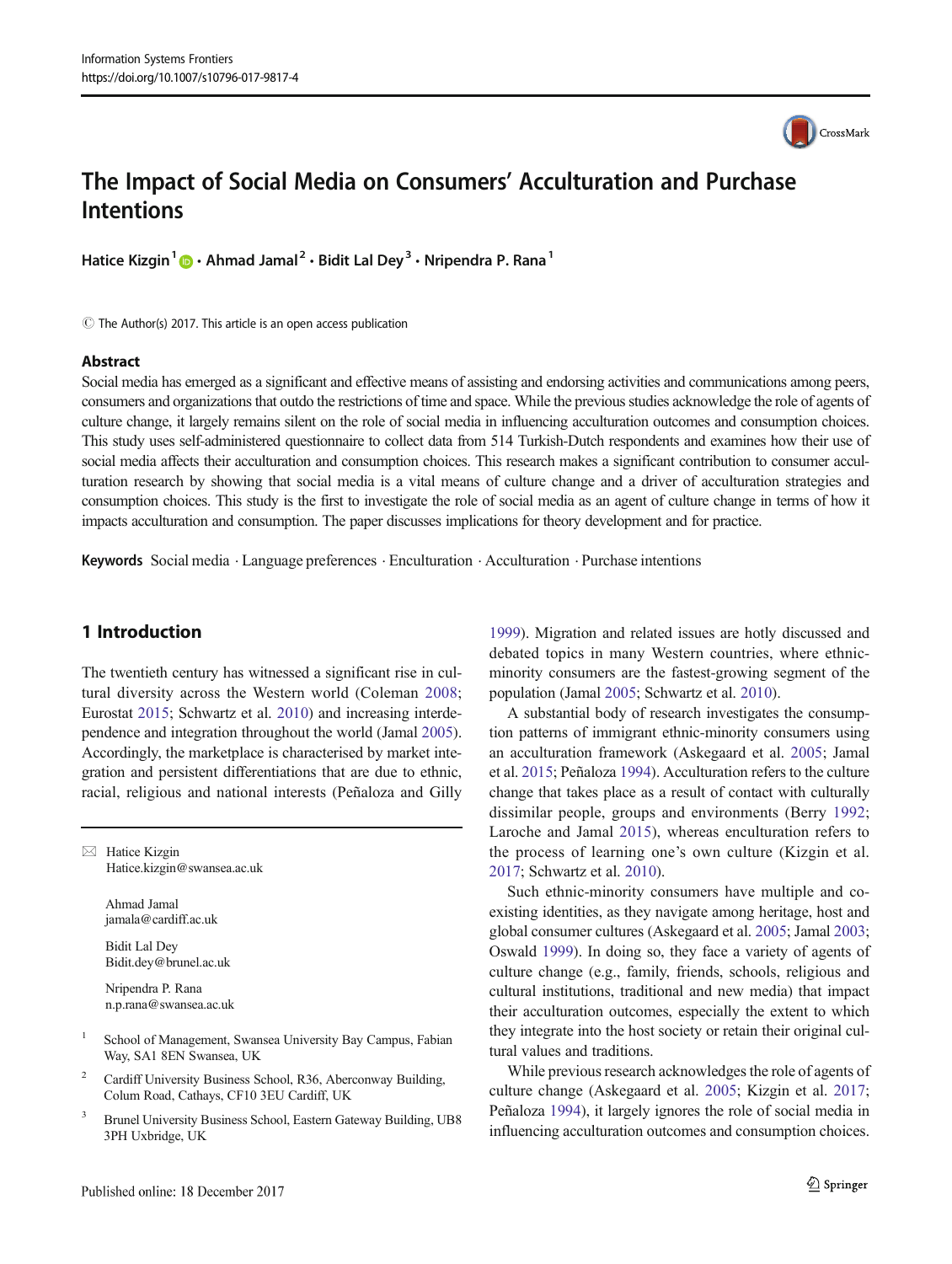Social media has emerged as an important and effective means of supporting and promoting activities and interactions among peers, consumers and organizations that transcend the boundaries of time and space (Erkan and Evans 2016; Jin 2012; Sharma et al. 2013; Tang et al. 2015). A range of online communication channels, including interpersonal communication (e.g., Twitter, Facebook), content communities (e.g., Wikipedia) and multimedia platforms (e.g., YouTube, Instagram), offer individuals and businesses the ability to connect, develop and maintain social and business relationships through the exchange of ideas and opinions (e.g., Alalwan et al. 2017; Alryalat et al. 2017; Ellison and Boyd 2013; Ellison et al. 2007; Filieri et al. 2015).

Generally speaking, immigrant ethnic minorities have collectivistic cultural tendencies, and they may use social media as a mechanism for generating social and cultural capital (Li et al. 2004). In such a context, questions emerge concerning whether ethnic-minority consumers prefer to communicate with others on social media in their native language, the impact of such a preference on acculturation and consumption choices, and whether they interact and communicate on social media mainly with people of their own cultural background. This study addresses these questions and makes a significant contribution to consumer acculturation research by demonstrating that social media is an important agent of culture change and a driver of acculturation strategies and consumption choices.

We organize the remainder of this paper into four sections. The first section develops a conceptual framework that is used to identify a number of research hypotheses and then reviews the literature that discusses the relevance of consumer acculturation to social networks on social media. The second section describes the data-collection procedure, the measures adopted, and the results. The final section discusses findings and assesses implications for academics and practitioners.

## 2 Literature Review

#### 2.1 Consumer Acculturation and Social Networks

Acculturation is the process of learning a new culture, so consumer acculturation refers to acquiring the skills and knowledge that are needed to engage in consumer behaviour in one culture by members of another culture. In the case of immigrants, these lessons include how to buy and consume products and services in a new country and the meanings that they attribute to themselves and others as consumers (Peñaloza 1994).

Social networks like family and friends and institutions like schools, churches and media play important roles in the consumer-acculturation process (Peñaloza 1994), as they facilitate the immigrants' learning about the new culture. For example, Wamwara-Mbugua et al. (2008) elaborate the extent to which social networks (back home and in the US) act as 'coping structures' (Peñaloza 1994) in the consumeracculturation experiences of newly arrived Kenyan immigrants to the US by means of other immigrants who had already adapted to the US's new consumption environment. The consumer learning process takes place through such mechanisms as modelling, reinforcement and social interaction (Moschis 1987), through which immigrant consumers learn to decipher new cultural codes and acquire the skills, knowledge and behaviours they need in order to function as consumers.

Once they are in a new cultural environment, immigrants tend to cluster in neighbourhoods with high concentrations of other immigrants, which helps them learn about employment opportunities, affordable housing, government assistance programs and helpful charities and benefit from small enterprises that sell ethnic merchandise (Jamal 2005). After living in the community for some years, they become part of systems of interpersonal relationships through which they can exchange resources and knowledge. However, the more they interact with their own cultural communities, the more embedded they are in their own culture. Those who interact more with members of the mainstream society (e.g., at workplaces and in community centres and neighbourhoods) are more likely to develop preferences for integration or assimilation.

#### 2.2 Social Media and Acculturation

Social media usage has grown exponentially in recent year and it has become an integral part of consumer lifestyle (Muhammad et al. 2017). Social media has been studied with a view to assessing its impact on collecting market information (Baur 2016), behavioural mining (Bulut and Dogan 2017; Manca et al. 2015), analysing political developments (Boerman and Kruikemeier 2016; Lee et al. 2015), cocreation (Cheung and To 2016; See-To and Ho 2014) and co-promotion (Zhou and Wang 2014). Like other technologies, social media can facilitate social change and changes in business practices. The Internet connects people from most parts of the world and enables them to engage and interact with one another (Kapoor et al. 2017), learning and endorsing various phenomena (Dessart et al. 2015) and helping them diffuse their ideas across societies. This is supported by Muhammad et al. (2017) who report social factors especially social interaction to be a key motivation for social media use by consumers. Social media creates the opportunities for sharing knowledge that can be major drivers of social learning, networking and building symbiotic communal relationships on the basis of mutual trust, support and altruism (Rolls et al. 2016). Other drivers of effective social media engagement, such as language, lexical expression (Hilte et al. 2016), and style (Sparks et al. 2013), have been found to influence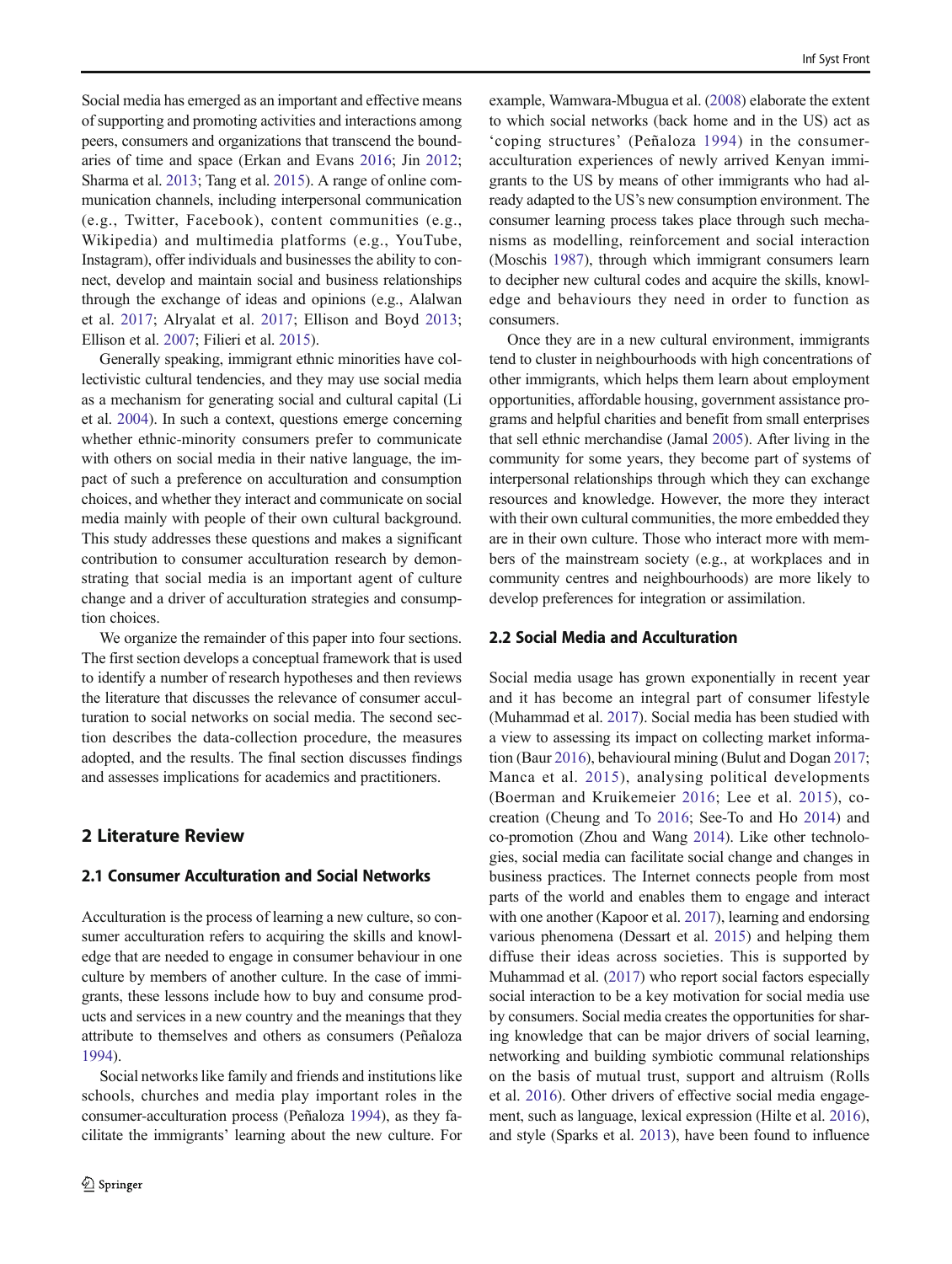the building of the communal bonds and relationships that can significantly impact customers' behavioural intention (Goh et al. 2013; Laroche et al. 2013).

The acculturation scholarship has appraised the importance of social media to the formation of communal identities. When minority consumers frequently interact with other cultural groups via social media, they can construct and reinforce multiple ethnicities in an online context (Lindridge et al. 2015). Scholarly work (e.g., Jamal 2003) argues that ethnicity in a contemporary marketplace is like a bricolage, where a consumer builds his or her self-identity from elements taken from diverse cultural representations and practices. Accordingly, we argue that social media sites are likely to act as bicultural brokers and intermediaries that facilitate minority consumers' self-representations and presentations of identity (Jafari and Visconti 2015). Support comes from Richey et al. (2017), who argue that self-presentations on social media can be likened to post-modern performances in which the traditional boundaries between actor and audience are intentionally unsettled. As such, social media is a vehicle for an acculturation process that is influenced by multidimensional and multifaceted cultural orientations (Forbush and Foucault-Welles 2016).

However, the influence of specific drivers on social medialed communal engagement and acculturation is an understudied area with strong potential to advance the current scholarship. More specifically, research has not investigated the effects of social media use on ethnic-minority consumers' acculturation and consumption choices. We do not know whether these consumers prefer to socialise with members of their own cultural groups or with mainstream consumers or to what extent their social networking on social media impacts their acculturation and consumption choices. The present research seeks to fill this gap in the literature.

#### 2.3 Hypotheses Development

Berry's (1980) seminal work explains four major acculturation strategies that define the bipolar continuum of acculturation: assimilation, integration, separation and marginalisation. Acculturation strategies underlie the preference for and orientation of identification with the dominant culture (Cleveland and Laroche 2007) and the extent to which an immigrant maintains the cultural identity and characteristics of his or her home culture (Kim et al. 2001). Some immigrants may integrate into the host culture and maintain their cultural heritage such that both cultures influence their behaviour, while others completely assimilate into the host culture, and still othershold onto their heritage culture and avoid interaction with other cultures.

Consumer research uses language preference as an indicator of consumer acculturation outcomes. Immigrant consumers who prefer to use their own language (over that of

the host culture) while they are with family and friends, at work, watching television, listening to music, reading newspapers and shopping (Hui et al. 1992) are engaging in cultural maintenance and enculturation (Arends-Tóth and van de Vijver 2008; Lee and Tse 1994). Such individuals are likely to show 'separation' tendencies (Berry 1980), placing high value on holding onto their heritage culture and avoiding interactions with other cultures. In the context of social media engagement, such individuals may have strong preferences for communicating in their own languages and in networking with people of their cultural backgrounds because they benefit from their ethnic communities' resources (Quarasse and van de Vijver 2004) that are available on social media. Therefore, our first hypothesis states:

H1: Separation in language preference on social media is a) positively associated with enculturation and b) negatively with associated with acculturation.

The 'assimilation' strategy defines individuals who do not wish to maintain their cultural identity and instead seek daily interactions with other cultures (Berry 1980). Such an individual is likely to prefer using the host culture's language over their native language while they are with family and friends, at work and so on, suggesting to others that they have assimilated culturally (Craig and Douglas 2006; Korzenny and Korzenny 2005; Laroche et al. 2009; Phinney 1992; Yagmur 2014). While on social media, such individuals prefer to network mainly with members of the host society and to avoid contact with members of their native culture. Therefore, our next hypothesis states:

H2: Assimilation of the host culture's language on social media is a) negatively associated with enculturation and b) positively associated with acculturation.

An interest in both maintaining one's heritage culture whilst having daily interactions with other cultural groups is defined as 'integration' (Berry 1980). Studies suggest that, in pluralistic societies, and even in relatively mono-cultural societies, integration is the most popular form of adaptation for immigrants (Berry 1997). Migration scholars recognise that many cultural groups maintain their ties to their heritage cultures at the same time that they integrate into new countries and argue that acculturation is not a fixed outcome so much as a process by which the immigrant navigates between cultures and multicultural identities (Oswald 1999).

An immigrant who uses an integration strategy may use his or her own language in a private domain (e.g., with family and friends) and the host culture's language while in public (e.g., at work, at school, at a community center), allowing space for both their heritage culture and the host culture (Quarasse and van de Vijver 2004; Yagmur 2014; Yagmur and van de Vijver 2012).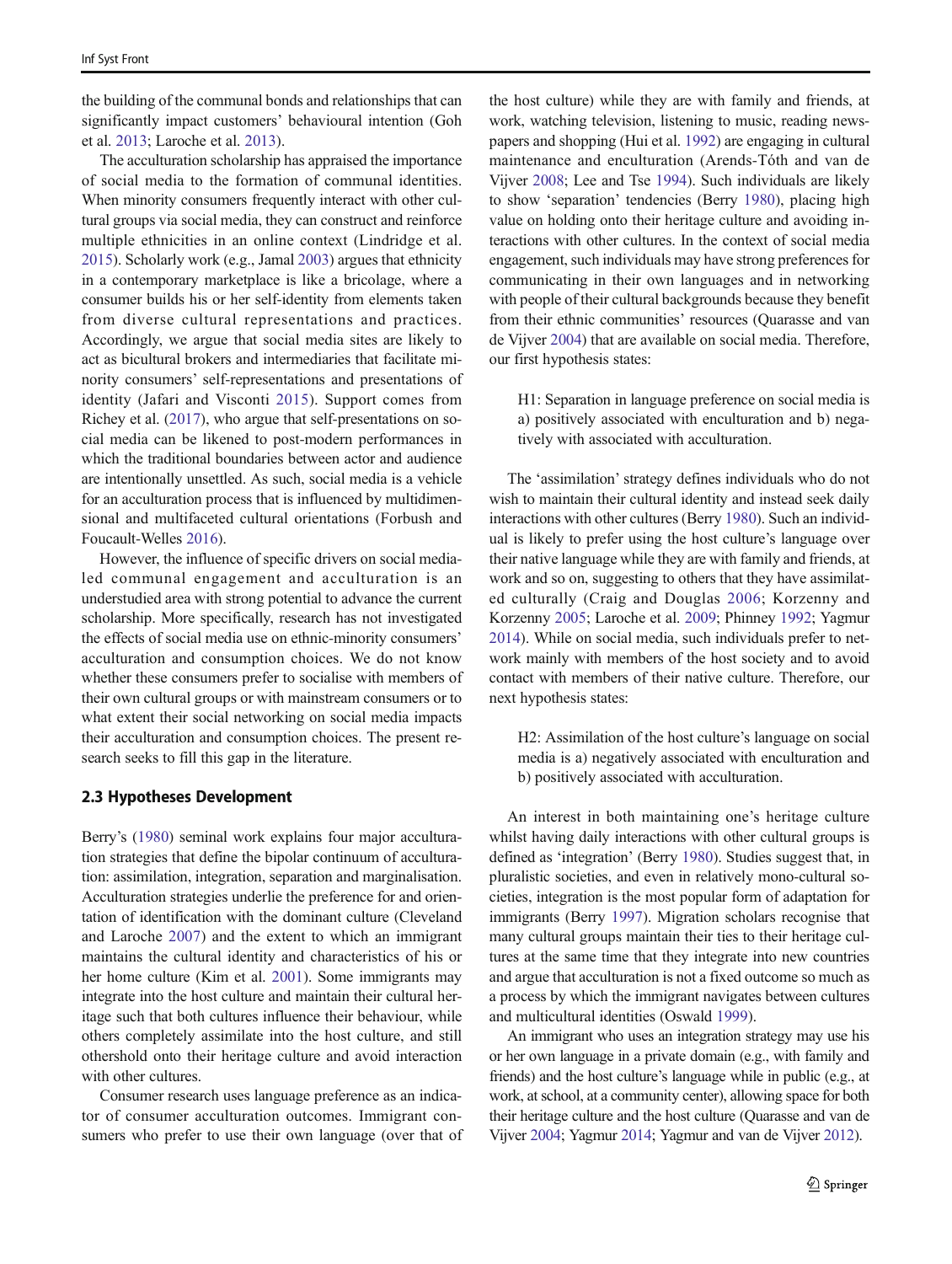Similarly, Schwartz et al. (2010) argue that young Latin American immigrants in the US can be fluent in both Spanish and English and can demonstrate both individualistic and collective cultural values, as they often demonstrate bicultural or blended cultural dispositions. Li and Tsai (2015) find that using social media in English helps Hispanics to develop strong orientation toward the mainstream American culture, while social media consumption in Spanish reinforced their ethnic cultural identification (i.e., enculturation). Therefore, we propose the following hypothesis:

H3: Integration in an immigrant's language preference on social media is positively associated with a) enculturation and b) acculturation.

Research reports an association of ethnic and mainstream culture identification with purchase intentions (e.g., Bercerra and Korgaonkar 2010; Khairullah and Khairullah 1999). Consumers' purchase intentions are influenced by their cultural orientations, which are affected by the information they use (Wang et al. 2012). Therefore, acculturation and enculturation affect purchase intentions, informing the following hypothesis:

H4: Enculturation and acculturation are positively associated with purchase intentions.

## 3 Research Method

## 3.1 Sample and Data Collection

The data used in this study considers the largest non-Western Turkish-Dutch ethnic group in the Netherlands. The survey respondents were recruited from a large panel via Markteffect, a leading company that specialises in survey sampling. The panel was a representative sample of 514 people from the Netherlands who participate in surveys and who claimed to have a Turkish background. Of the respondents, 54.1% were male and 45.9% female. The sample selected demonstrates a spread in terms of age, occupation, education and location within the Netherlands.

#### 3.2 Survey Instrument and Measures

The measurement of language preferences on social media is based on Kaplan and Haenlein's (2010) framework and Mendoza's (1989) Cultural Life Style Inventory (CLSI). The CLSI measures the degree and type of acculturation to categorize individuals based on their maintenance of their heritage culture and acquisition of their host culture. Applied to the social media context, the individual items were used to segment the respondents into the separation, assimilation or integration categories. The response options for the items include (a) Turkish only, (b) mostly Turkish, (c) in Turkish and Dutch about equally, (d) mostly Dutch only and (e) Dutch only. An individual's acculturation category in terms of his or her language preferences on social media is determined by summing the individual's responses in each category and dividing the total by the number of his or her responses in all categories. For example, a respondent with three 'separation' responses, two 'assimilation' responses and one 'integration' response would have scores of 50% in the separation category, 33% in the assimilation category, and 17% in the integration category and would be categorized as belonging in the separation category. The three acculturation categories (i.e. separation, integration and assimilation) are compared statistically with z scores to identify each participant's acculturation pattern (DeLeon and Mende 1996; Mendoza 1989).

Consumer acculturation of the host culture and enculturation of the heritage culture were measured using twenty items. The questions are based on Arends-Tóth and van de Vijver's  $(2007)$  "two-statement method," in which one first assesses the respondent's cultural orientation in relation to the host culture (e.g., "I spend most of my social time with Dutch people^) and then assesses the respondent's behaviour as it relates to his or her own ethnic heritage (e.g., "I spend most of my social time with Turkish people^). Each item was scored on a 7-point Likert scale ranging from  $1 =$  strongly disagree" to " $7$  = strongly agree."

Purchase intention was measured using four items adopted from Coyle and Thorson (2001). Each item was scored on a 7 point Likert scale ranging from "strongly disagree" to "strongly agree".

## 4 Results

#### 4.1 Acculturation Categories

Following Mendoza (1989, 1994), respondents were assigned to one of three acculturation categories (i.e., separation, integration or assimilation) in relation to their use of social media. Coding was determined by dividing participants' responses on the social media items into the number of items answered in a Turkish-oriented, Dutch-oriented or multicultural-oriented acculturation pattern. For social language preferences, 17.5% of the respondents belong to the separation category, 29.8% to the integration category and 52% to the assimilation category.

#### 4.2 Confirmatory Factor Analysis (CFA)

Confirmatory Factor Analysis (CFA) and Structural Equation Modelling (SEM) were used to test the theoretical framework presented in Fig. 1. The CFA showed that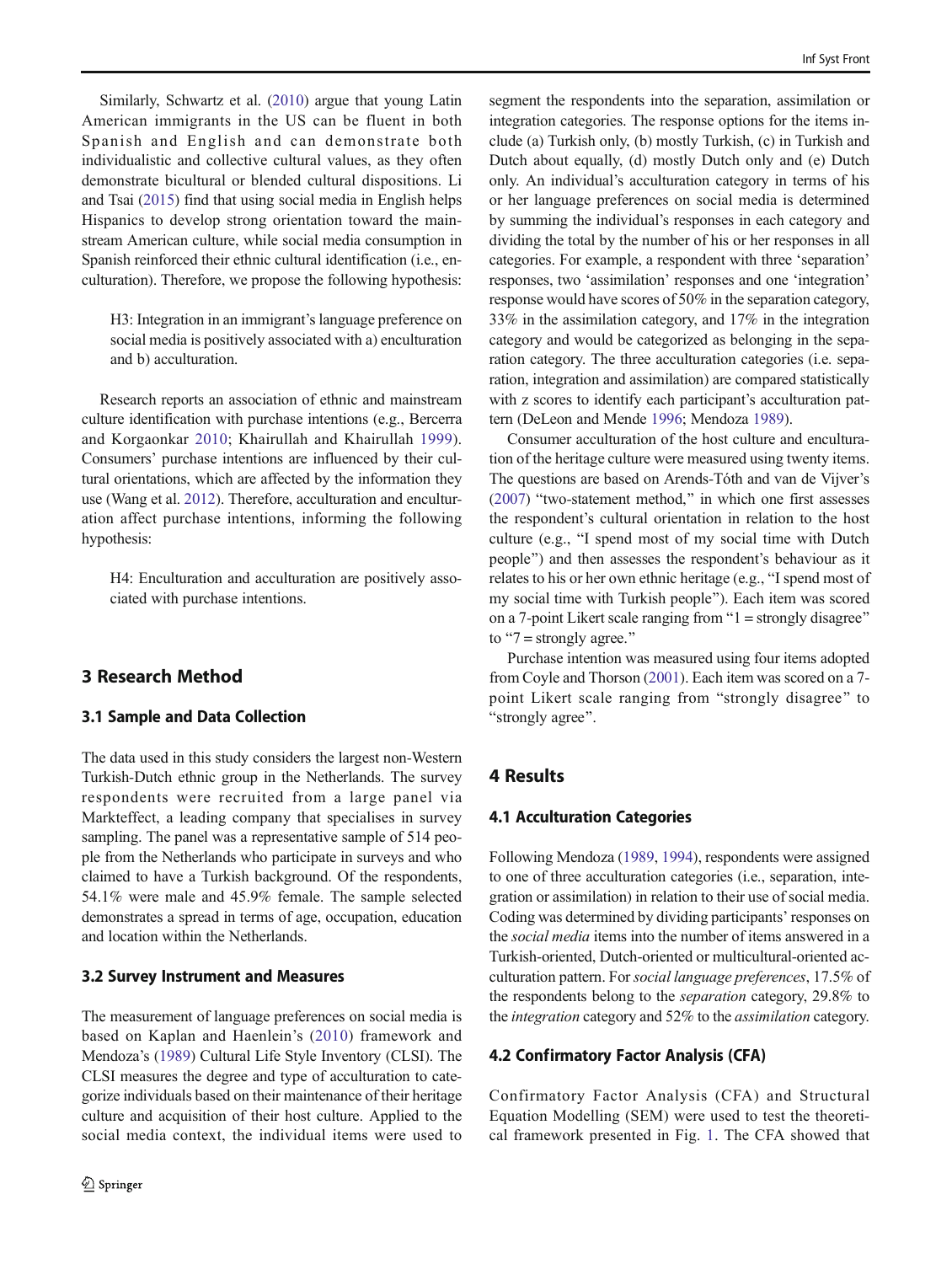all of the items loaded highly on their corresponding factors and provided strong empirical evidence of their validity. The high factor loadings (i.e.  $> 0.5$ ) suggested convergent validity (Kline 2011). Further assessment of convergence validity using Average Variance Extracted (AVE) and composite reliability (CR) for each construct indicated validity. Based on the results provided by the three assessment criteria (standardized factor loading, AVE and reliability scores) (Fornell and Larcker 1981), there is enough evidence to confirm the measurement model's validity. The standardized loadings, along with critical ratios (C.R.) and AVE, are presented in Table 1 and the corresponding construct correlations are shown in Table 2.

Chi-square values are affected by sample size, so incremental and absolute fit indices are used (Hu and Bentler 1999; Schumacker and Lomax 2004). The measurement model indicated a good overall fit (parsimony fit  $\chi^2$ /df = 2.535 comparative fit index (CFI) =  $0.939$ ; incremental fit index (IFI) =  $0.939$ ; root mean square error of approximation (RMSEA) = 0.05 and standardized root mean square residual (SRMR) = 0.05).

#### 4.3 Structural Model Testing

Structural equation analysis assessed the relationships among the latent variables using AMOS 22 (see Fig. 1 and Table 3). The analysis confirmed that the factor structure is an appropriate representation of the underlying data. The goodness-offit statistics show a good fit, given the large sample size of 514 (Hair et al. 2010) (parsimony fit  $\chi^2$ /df = 2.526, CFI = 0.939,  $IFI = 0.940$ , RMSEA =  $0.05$  and SRMR =  $0.05$ ). The structural model accounts for 28% of the variance in respondents' purchase intentions.

A review of the structural parameter estimates (Table 3) shows that, except for the relationship of language preference on social media with integration and acculturation, all remaining paths are significant. The analysis reveals a significant positive influence of a separation language preference on social media on *enculturation* ( $\beta = 0.27$ ,  $p = 0.000$ ) and a significant negative influence of a separation language preference on social media on *acculturation* ( $\beta = -0.24$ ,  $p = 0.000$ ). Therefore, H1a and H1b are supported.

An assimilation language preference on social media has a significant positive influence on *acculturation* ( $\beta = 0.19$ ,  $p =$ 0.000) and a significant negative influence on enculturation  $(\beta = -0.40, p = 0.000)$ . Therefore, H2a and H2b find support.

An integration language preference on social media has a positive significant influence on *enculturation* ( $\beta = 0.22$ ,  $p =$ 0.000) but is non-significant and negatively associated with acculturation ( $\beta = -0.01$ , n.s.). These findings support H3a but not H3b.

Enculturation and acculturation both have a positive and significant influence on *purchase intentions* ( $\beta = 0.37$ ,  $p =$ 

0.000 and  $\beta = 0.43$ ,  $p = 0.000$  respectively. These findings provide support for H4a and H4b.

## 5 Discussion

Social media has emerged as an effective tool for supporting and promoting activities and interactions among peers, consumers, and organizations (Erkan and Evans 2016; Jin 2012; Kapoor et al. 2017; Sharma et al. 2013; Tang et al. 2015). The present research investigates the extent to which immigrant consumers show a preference for using either their own or the host culture's language when they engage with others on social media, and the extent to which such preferences impact their preferences related to acculturation and enculturation (e.g., social interaction and language use with family members and friends, participation in celebrations) and purchase intentions.

In doing so, the study covers language preferences in a broad spectrum of online communication channels, including interpersonal communication, content communities, multimedia platforms, and news-reading (e.g., Ellison and Boyd 2013), because language and social interactions are key drivers of acculturation outcomes in offline contexts (e.g., Arends-Tóth and van de Vijver 2008; Hilte et al. 2016; Korzenny and Korzenny 2005; Yagmur 2014). Another goal of the study is to determine whether product recommendations made by others on social media networking sites (e.g., Facebook, blogs, and Twitter) can impact purchase intentions. The study is the first to link online communication preferences with offline phenomena like acculturation and enculturation and market choices like purchase intentions. A key finding is that the language preference for social media engagement impacts acculturation outcomes.

#### 5.1 Contribution to Theory

#### 5.1.1 Social Media Language Preferences

This research finds that a majority of respondents' language preferences on social media are positioned in the assimilation category (52%), followed by integration (29.8%) and separation (17.5%), and that language preferences on social media play an important role in acculturation outcomes. As hypothesized, a separation in language preferences on social media has a significant and positive effect on enculturation and a negative effect on acculturation, suggesting that immigrants' preferences for their heritage languages online lead to maintenance of heritage cultures in offline contexts. Therefore, the relationship between the online communication channels investigated in this study and maintenance of the heritage culture is significant and positive. This finding is in line with previous findings in acculturation research that language in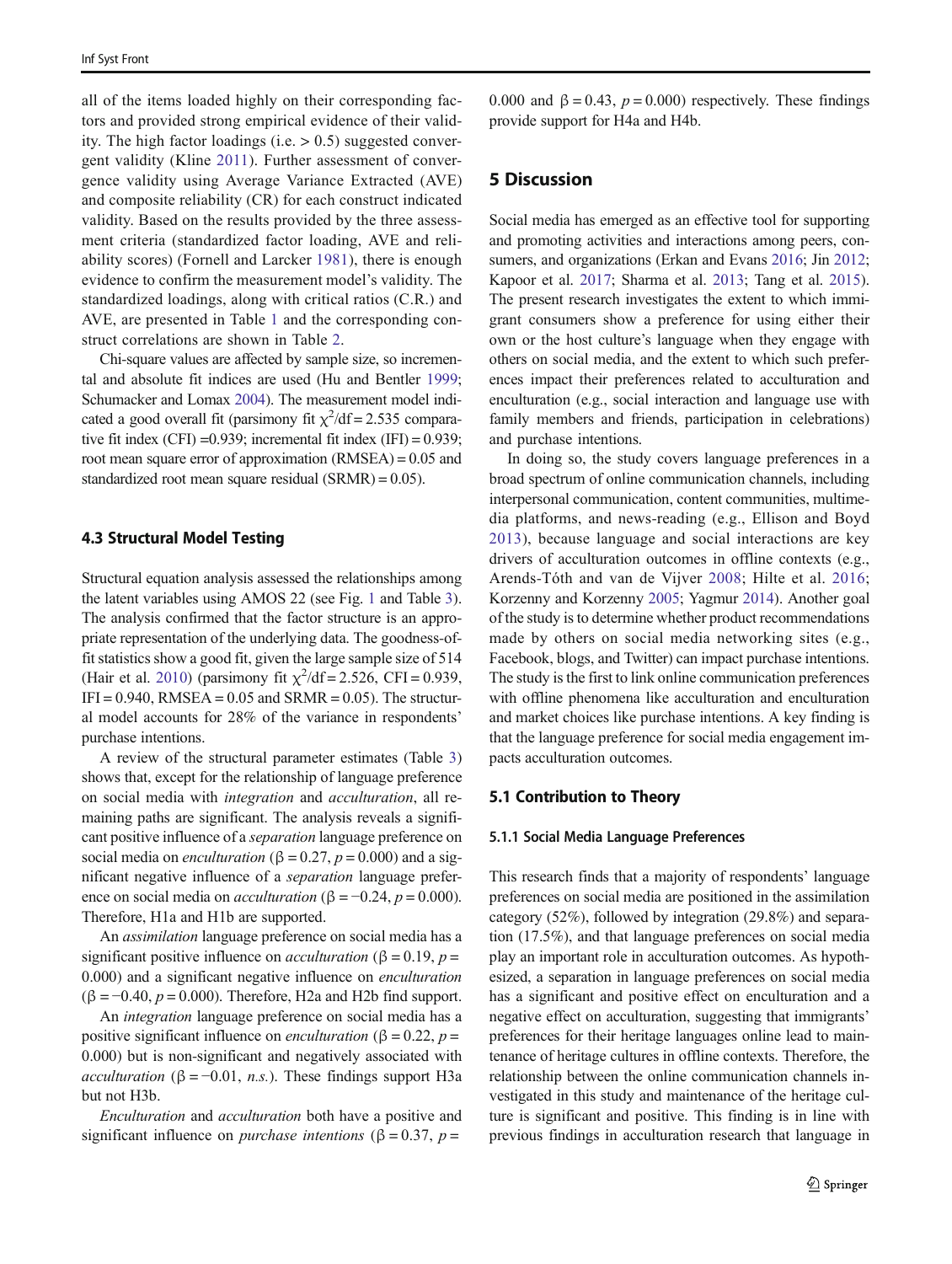## Table 1 Item loadings

| Construct                                                                             | Standardized<br>loadings | C.R.   |
|---------------------------------------------------------------------------------------|--------------------------|--------|
| Social Media Language preferences                                                     |                          |        |
| $(\alpha = 0.910,$ Composite reliability = 0.893, AVE = 0.583)                        |                          |        |
| I like to read online news.                                                           | 0.718                    | fixed  |
| I like to post/use social networking sites.                                           | 0.745                    | 16.013 |
| I like to participate in online content communities.                                  | 0.728                    | 15.667 |
| I like to read online collaborative projects.                                         | 0.753                    | 16.194 |
| I tend to post/read online blogs.                                                     | 0.827                    | 17.728 |
| I like to be in virtual social worlds.                                                | 0.805                    | 17.284 |
| Enculturation<br>$(\alpha = 0.938,$ Composite reliability = 0.937, AVE = 0.598)       |                          |        |
| I spend most of my social time with Turkish people.                                   | 0.793                    | fixed  |
| I very often ask for help/advice from Turkish students/colleagues.                    | 0.797                    | 20.079 |
| I frequently eat with Turkish friends/colleagues.                                     | 0.814                    | 20.620 |
| I very often participate in Turkish public celebrations.                              | 0.763                    | 15.375 |
| My preference is to speak the Turkish language most of the time.                      | 0.824                    | 18.305 |
| I very often speak in the Turkish language with my Turkish friends.                   | 0.783                    | 19.406 |
| I very often speak in the Turkish language with my parents and family members.        | 0.700                    | 17.249 |
| I very often attend Turkish cultural performances (e.g., theatres and concerts).      | 0.755                    | 15.743 |
| I very often watch Turkish movies.                                                    | 0.759                    | 15.757 |
| I very often listen to Turkish music.                                                 | 0.737                    | 13.815 |
| Acculturation                                                                         |                          |        |
| $(\alpha = 0.918$ , Composite reliability = 0.917, AVE = 0.527)                       |                          |        |
| I spend most of my social time with Dutch people.                                     | 0.785                    | fixed  |
| I often ask for help/advice from Dutch students/colleagues.                           | 0.759                    | 20.126 |
| I frequently eat with Dutch friends/colleagues.                                       | 0.835                    | 20.704 |
| I very often participate in Dutch public celebrations.                                | 0.653                    | 19.014 |
| My preference is to speak in the Dutch language most of the time.                     | 0.754                    | 21.014 |
| I very often speak in the Dutch language with Turkish friends.                        | 0.789                    | 19.640 |
| I very often speak in the Dutch language with my parents and family members/          | 0.726                    | 17.016 |
| I very often attend Dutch cultural performances (theatres and concerts).              | 0.664                    | 18.737 |
| I very often watch Dutch-language movies.                                             | 0.665                    | 18.852 |
| I very often listen to Dutch music.                                                   | 0.594                    | 18.157 |
| Purchase intentions<br>$(\alpha = 0.898,$ Composite reliability = 0.906, AVE = 0.707) |                          |        |
| It is very likely that I will buy the product/service.                                | 0.864                    | fixed  |
| I will purchase the product/service next time I need the product/service.             | 0.829                    | 22.189 |
| I will definitely try the product/service.                                            | 0.839                    | 22.516 |
| I will recommend the product/service to my friends.                                   | 0.832                    | 19.749 |

#### Table 2 Construct correlation

| Construct                               | SML      | ACC      | ENC   | ΡI    |
|-----------------------------------------|----------|----------|-------|-------|
| Social Media Language Preferences (SML) | 0.764    |          |       |       |
| Acculturation (ACC)                     | 0.342    | 0.726    |       |       |
| Enculturation (ENC)                     | $-0.480$ | $-0.207$ | 0.773 |       |
| Purchase Intentions (PI)                | $-0.107$ | 0.279    | 0.357 | 0.841 |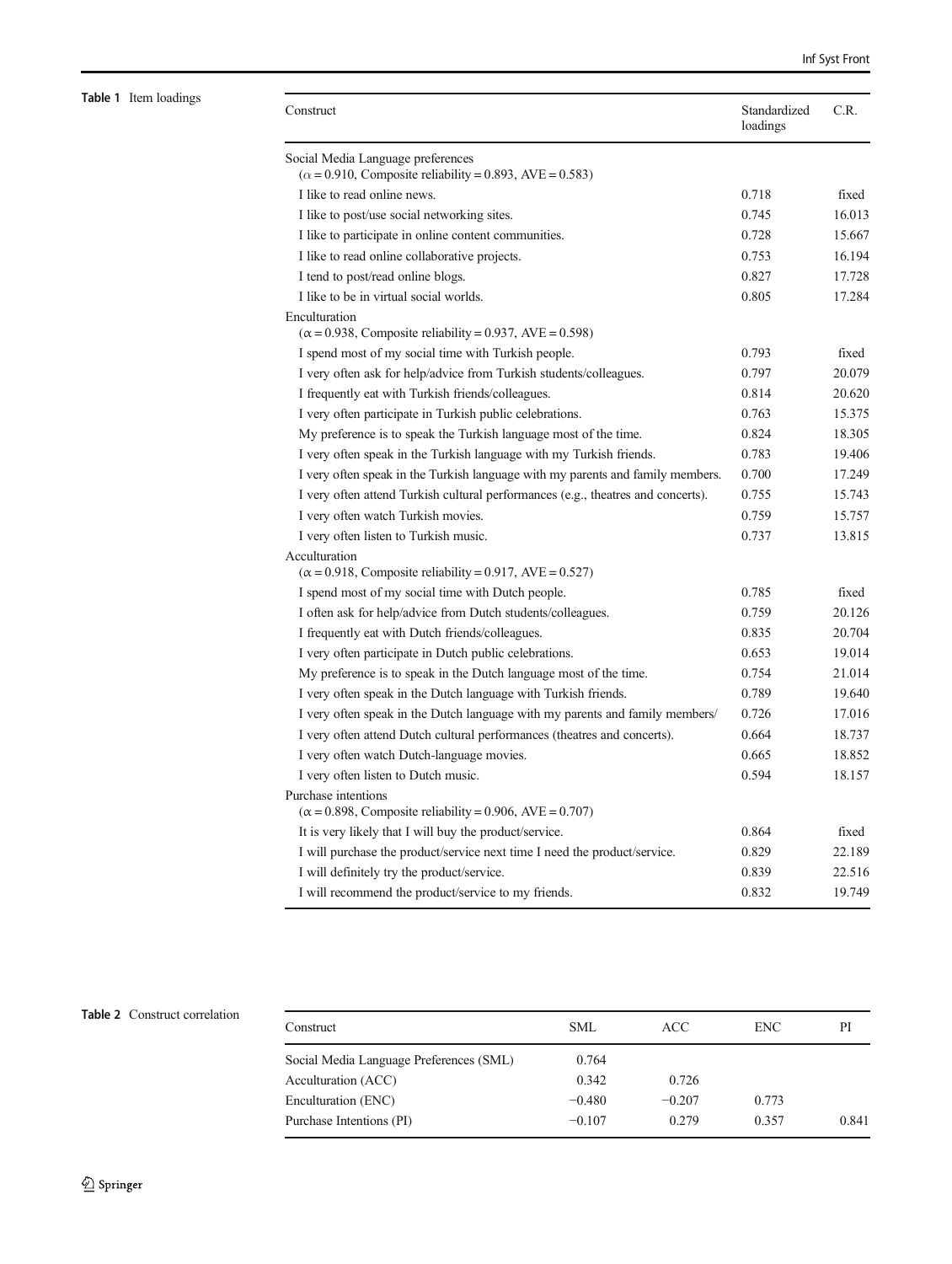Table 3 Structural model<br>estimates

| Table 3 Structural model<br>estimates | H# Structural Path                                            | Estimates | Std. Error | C.R.     | $\boldsymbol{p}$ | St. Estimates |
|---------------------------------------|---------------------------------------------------------------|-----------|------------|----------|------------------|---------------|
|                                       | H <sub>1</sub> a SML Separation $\rightarrow$ Enculturation   | 0.976     | 0.164      | 5.948    | 0.000            | 0.270         |
|                                       | $H1b$ SML Separation $\rightarrow$ Acculturation              | $-0.828$  | 0.156      | $-5.320$ | 0.000            | $-0.241$      |
|                                       | H <sub>2a</sub> SML Assimilation $\rightarrow$ Enculturation  | $-0.371$  | 0.041      | $-8.966$ | 0.000            | $-0.404$      |
|                                       | H <sub>2</sub> b SML Assimilation $\rightarrow$ Acculturation | 0.168     | 0.040      | 4.231    | 0.000            | 0.193         |
|                                       | H <sub>3</sub> a SML Integration $\rightarrow$ Enculturation  | 0.326     | 0.068      | 4.775    | 0.000            | 0.217         |
|                                       | $H3b$ SML Integration $\rightarrow$ Acculturation             | $-0.014$  | 0.065      | $-0.208$ | 0.836            | $-0.010$      |
|                                       | $H4a$ Enculturation $\rightarrow$ Purchase Intentions         | 0.453     | 0.050      | 9.148    | 0.000            | 0.431         |
|                                       | $H4b$ Acculturation $\rightarrow$ Purchase Intentions         | 0.405     | 0.050      | 8.053    | 0.000            | 0.365         |
|                                       |                                                               |           |            |          |                  |               |

Goodness-of-fit statistics of the model:

Chi square =  $995.168$ 

degrees of freedom (df) 5394  $p = 0.000$  $\chi^2/df = 2.526$ Comparative Fit Index (CFI) =  $0.939$ Incremental Fit Index (IFI) =  $0.940$ Root Mean Square Error of Approximation (RMSEA) = 0.055 Standardized  $RMR = 0.052$ 

traditional social networks and conventional media is a critical force in enculturation (Arends-Tóth and van de Vijver 2008; Hui et al. 1992; Lee and Tse 1994). The result echoes van Holst (2006), who states that the Turkish-Dutch population has a stronger interaction with Turkish media (e.g., television, newspapers and magazines) than it does with Dutch media. Our findings also support Li and Tsai (2015), who report that the use of Spanish social media sites reinforces Hispanics' identification with their heritage culture. In short, immigrants in the separation category place value on maintaining their heritage cultures.

Another finding of our research is that the preference for using an assimilation language on social media has a strong positive effect on acculturation. This result suggests that those who prefer the Dutch language in online networking and communication contexts also prefer to socialize with Dutch friends and colleagues, to listen to Dutch music, and to use the Dutch language in offline contexts. A majority of our participants are in this category and are likely to blend various elements of Dutch culture into their own lifestyles. The research also finds that the preference for using an assimilation language on social media is negatively linked to enculturation, which is in line with the argument of previous acculturation research that immigrants in the assimilation category are less likely than those in other categories to prefer ethnic cultural engagement (Laroche et al. 2009; Korzenny and Korzenny 2005; Yagmur 2014).

The current study finds that the preference for using an integration language on social media positively affects enculturation but does not impact acculturation, which suggests that immigrant consumers do not necessarily lose their attachment to their heritage culture when they adopt the host culture's language. These individuals take part in their heritage culture

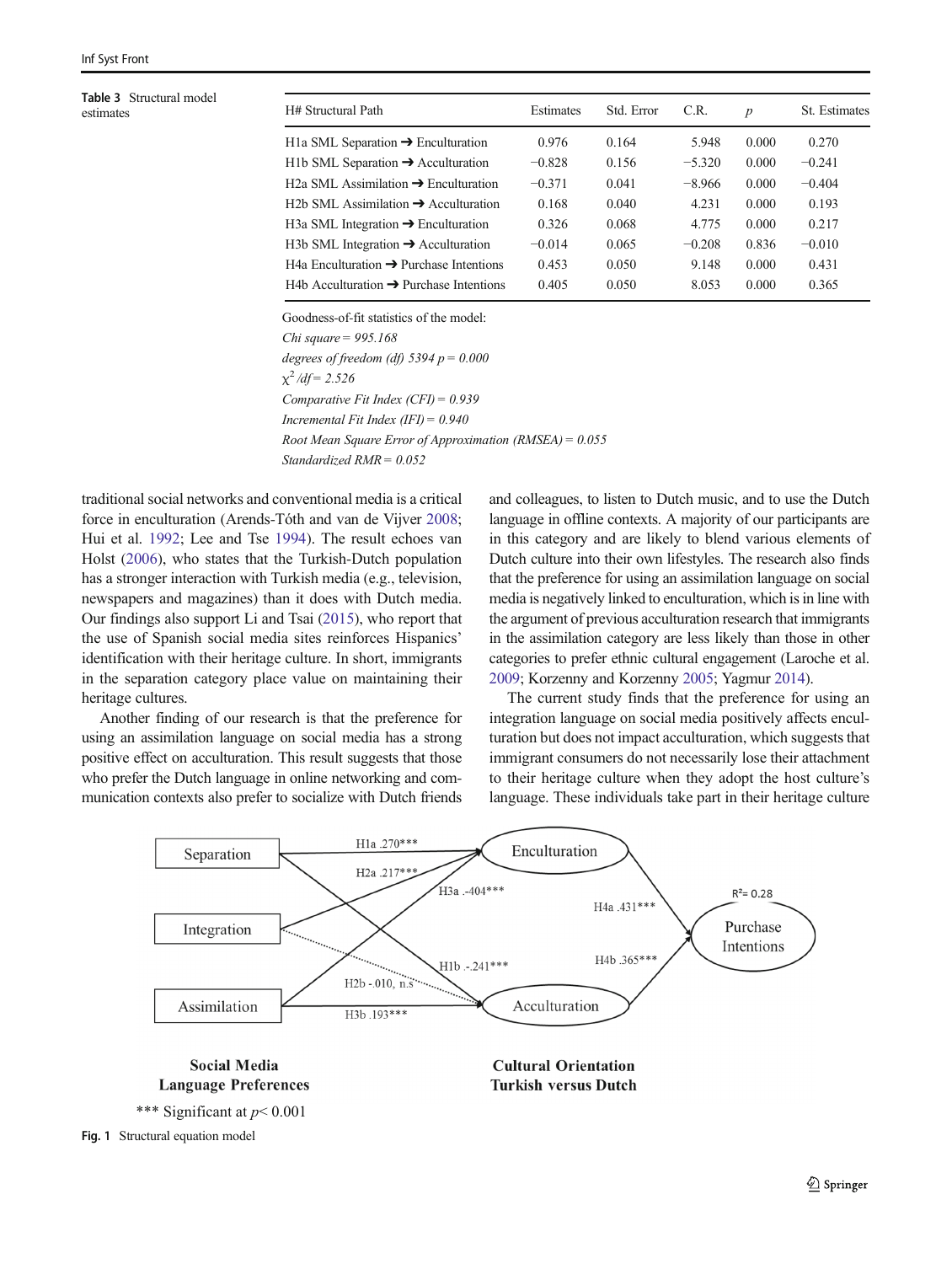based on their preference for their heritage language and are not necessarily as receptive to the host culture as those who are assimilated. This finding requires further exploration, as integrated consumers are expected to show bicultural dispositions that reveal appreciation of the host country's cultural values and traditions as well as those of their heritage culture (Korzenny and Korzenny 2005; Schwartz et al. 2010).

However, in line with previous research, this study finds that an immigrant's use of his or her native language supports maintenance of the heritage culture, while use of the host culture's language helps the immigrant to acculturate (i.e., assimilate) (e.g., Lee and Tse 1994; Moon and Park 2007; van Holst 2006). As such, the results find support for the effects of social media on cultural orientation.

#### 5.1.2 Enculturation and Acculturation

Our results show that the use of a preferred language on social media relates to enculturation and acculturation and impacts purchase intentions. The extant research reports on the relationship between enculturation and consumption (e.g., Jamal 2003, 2005) such that social networks and institutions are aligned with ethnic immigrants' consumer cultures, a finding that suggests that immigrants would also engage in their own ethnic consumer cultures online. Our study investigated the extent to which participants considered information about products and services that their friends shared on social media networks and the extent to which the participants were willing to purchase such products and services. The current study finds that offline enculturation and acculturation have a positive relationship with consumption-related influences on behavior through online social networks.

Acculturation research suggests that the process of consumers' learning and socialization underpins the phenomena of cultural maintenance and cultural adaptation (Peñaloza 1994). A high degree of cultural adaptation to the host culture is influenced by the learning process, which entails interactions with education systems, friends, and the media (Askegaard et al. 2005; Deshpande et al. 1986). The present study finds that adaptation to the host culture has a positive relationship with purchase intentions, suggesting that immigrants rely and are influenced by their online social networks.

The role of social networking has a strong impact on immigrants' maintenance of their heritage cultures and adaptation to their host cultures. An original contribution of the present study is the finding that the language preferences and purchase intentions that are exhibited in social networking are key forces in whether the individual chooses to consume products and services that are associated with their heritage cultures or that of the host country. Social networking also creates social relationships by providing tools with which to engage in social interactions (e.g., photo-sharing on Facebook) (Rolls et al. 2016).

This study also enriches current research on social media by identifying social media as a vehicle for intra-community and inter-community communication. While the extant literature (Dessart et al. 2015; Rolls et al. 2016) delineates the inherent nature of social media-led communal bonding that is characterized by trust, support, and altruism, there is little empirical work on social media's influence on consumer acculturation. This paper's findings address this deficiency and augment empirical evidence and theory on social media-led acculturation. It is noteworthy that dominant theories of information systems and/or technology adoption such as unified theory of acceptance and use of technology (Dwivedi et al. 2017a; Dwivedi et al. 2017b; Rana et al. 2016; Rana et al. 2017; Venkatesh et al. 2003; Williams et al. 2015), technology acceptance model (Davis 1989; Rana and Dwivedi 2016), theory of reasoned action (Alryalat et al. 2015; Fishbein and Ajzen 1975), social cognitive theory (Rana and Dwivedi 2015) and innovation diffusion theory (Kapoor et al. 2015) are less widely used in social media research.

Recent forecasts indicate that Europe's populations will become more ethnically diverse and that the current indigenous population will soon be a numerical minority in some countries (Eurostat 2015). Although the current study is conducted for a particular ethnic group (Turkish-Dutch), it has theoretical and practical implications for wider contexts, and the model can be replicated with other ethnic communities in the Netherlands and other countries.

This study focuses on purchase intentions, as immigrants' purchasing power and internet use are increasing. Given that online advertising and purchase intentions are related to cultural identification (Becerra and Korgaonkar 2009), future research should consider the influence of web advertising on immigrants' consumption patterns.

#### 5.2 Managerial Implications

Like consumers, profit and not-for-profit businesses have a strong interest in connecting with a range of stakeholders via social media through content promotion and knowledge dissemination surrounding products and services, making social media platforms the backbone of digital marketing (Aswani et al. 2017). Social media sites are now an enormous part of marketing tactics, as firms seek to develop relationships with users with certain backgrounds (Kapoor et al. 2017). Our research responds to this goal by providing a framework for connecting with immigrant consumers in Western societies. Kapoor et al. (2017) conduct a substantial review of the literature and point to the significant role of community structure and structural patterns in using social media for marketing purposes. They also argue that the success of marketing on social media platforms depends on identifying customer segments and targeting the customers they want based on demographic patterns and similar interests. We advance this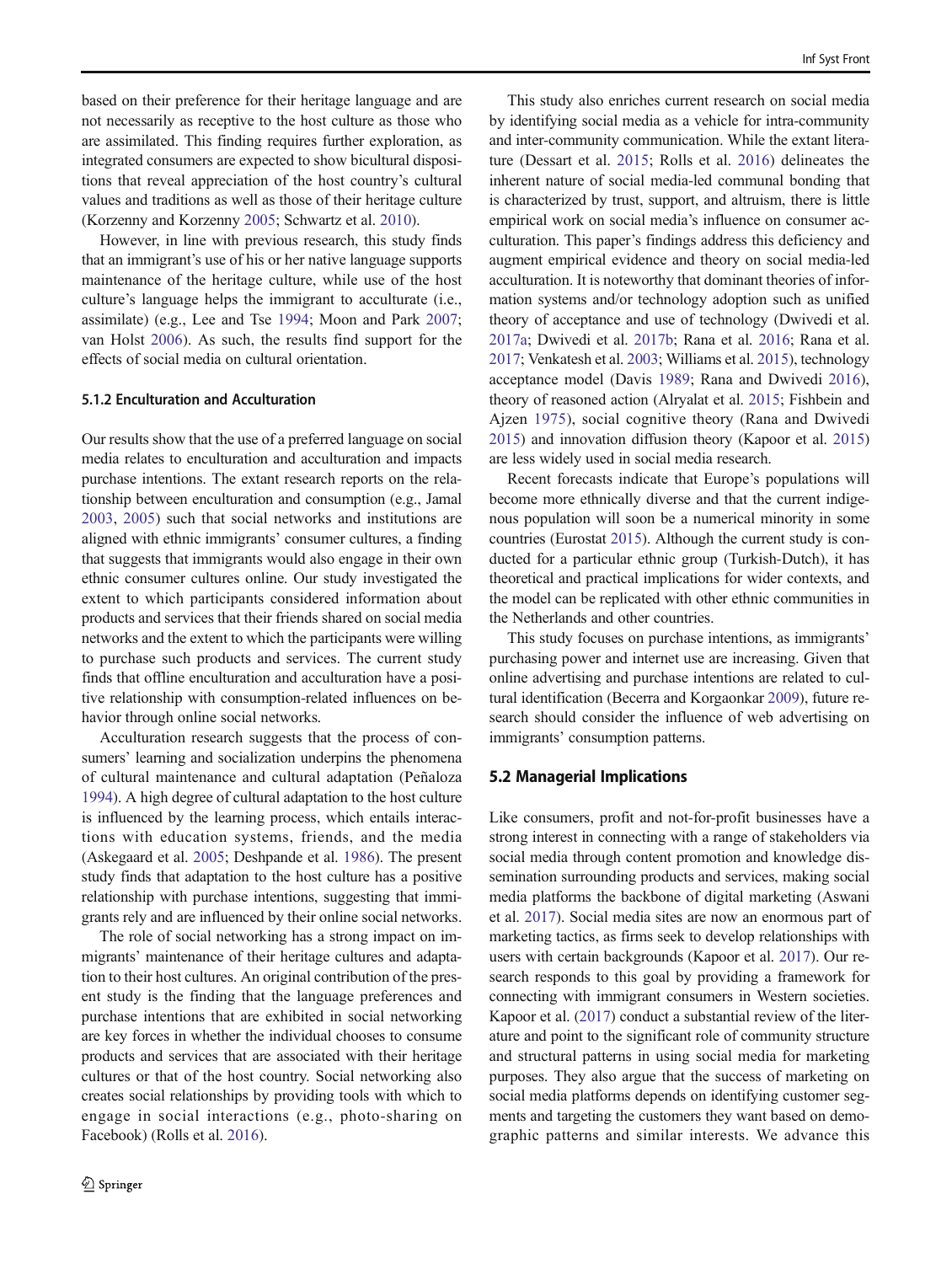scholarly work by arguing that public and private firms can profile and segment immigrant consumers based on the extent to which they prefer to use their own language or the mainstream language while engaging with social media sites. Given that the majority of our participants preferred assimilation in language use and showed a preference for acculturation in offline contexts, mainstream and ethnic-minority businesses in the Netherlands can target such consumers in English. Such consumers may believe that the mainstream culture and society value and reward hard work and promote justice, safety, and equality for all (Kizgin et al. 2017). Accordingly, businesses can use message strategies that incorporate mainstream cultural values while seeking to connect with their target customers via digital marketing.

Our findings in relation to assimilation and integration in language preference suggest that businesses can adopt an ethnic marketing approach (Jamal et al. 2015) to win the trust of such consumers on social media sites. Scholarly work reports that such consumers are likely show collectivist tendencies (e.g. Jamal and Shukor 2014; Jamal et al. 2015), so an emphasis on collectivist values and ethnic cultural traditions is likely to win the hearts of such consumers on social media sites. Digital marketers should create a positive online context with such communities by developing a rapport with, understanding of, and familiarity with immigrant consumers through continued engagement in the online communities such consumers use.

Businesses are also interested in identifying influencers for the purpose of digital marketing (Aswani et al. 2017). Based on our findings, we argue that businesses use product/service endorsers that resonate with immigrant consumers' language preferences and acculturation/enculturation tendencies. For customers with assimilation tendencies, businesses are better off using mainstream opinion leaders in their digital marketing efforts, while experts and opinion leaders from the immigrant communities should be used when connecting with those that have separation and integration tendencies. Targeting immigrant consumers via digital marketing requires a great deal of insight into the personal preferences and cultural values of such consumers, to which research has contributed by providing a framework for targeting immigrant consumers.

## 6 Conclusion

Marketers will particularly find these implications useful in designing branding and marketing communication strategies. Ethnic brands such as Patak's and Tilda basmati rice have used a combination of South Asian languages such as Hindi/Urdu/ Bengali and nuances along with English linguistic expression to cater the dual cultural dispositions of South Asian diaspora in Europe, North America and Australia. Wing Yip, a successful oriental supermarket in the UK, provides detail product

information in Cantonese language. With regard to social media use, the success of Wechat can be attributed to the linguistic convenience provided to Chinese diaspora across the world. Hence, businesses and brands both in the online and offline worlds can have stronger business prospects by reflecting on ethnic communities' linguistic preferences.

While this study has created some headway for future research, it is not without limitations. First, the variance explained by the model in purchase intentions is only 28%. Future research can incorporate some additional constructs (e.g. attitude) along the proposed model to see if the variance for the model can be improved. Second, this study did not include the strength of social ties as a moderating variable. Future research will benefit from including the moderating effect of social ties for understanding ethnic consumers' behaviour. Finally, this research focuses on purchase intentions rather than actual behaviour. Future research could examine how social media language preferences and cultural orientation affect online consumer behaviour.

Nevertheless, the current study can provide motivation for future research on the nature of and reasons for acculturation and enculturation of ethnic communities in multinational environments. Social media based interactions in particular could be further investigated to assess the inter- and intracommunity interactions within and beyond national boundaries.

Open Access This article is distributed under the terms of the Creative Commons Attribution 4.0 International License (http:// creativecommons.org/licenses/by/4.0/), which permits unrestricted use, distribution, and reproduction in any medium, provided you give appropriate credit to the original author(s) and the source, provide a link to the Creative Commons license, and indicate if changes were made.

#### References

- Alalwan, A. A., Rana, N. P., Dwivedi, Y. K., & Algharabat, R. S. (2017). Social Media in Marketing: A review and analysis of the existing literature. Telematics and Informatics, 34(7), 1177–1190.
- Alryalat, M., Rana, N. P., & Dwivedi, Y. K. (2015). Citizen's adoption of an e-government system: Validating the extended theory of reasoned action (TRA). International Journal of Electronic Government Research, 11(4), 1–23. https://doi.org/10.4018/IJEGR.2015100101.
- Alryalat, M., Rana, N. P., Sahu, G. P., Dwivedi, Y. K., & Tajvidi, M. (2017). Use of social Media in Citizen-Centric Electronic Government Services: A literature analysis. International Journal of Electronic Government Research, 13(3), 55–79. https://doi.org/ 10.4018/IJEGR.2017070104.
- Arends-Tóth, J. V., & van de Vijver, F. J. R. (2007). Acculturation attitudes: A comparison of measurement methods. Journal of Applied Social Psychology, 37(7), 1462–1488. https://doi.org/10.1111/j. 1559-1816.2007.00222.x.
- Arends-Tóth, J. V., & van de Vijver, F. J. R. (2008). Family relationships among immigrants and majority members in the Netherlands: The role of acculturation. Applied Psychology: An International Review, 57(3), 466–487. https://doi.org/10.1111/j.1464-0597.2008.00331.x.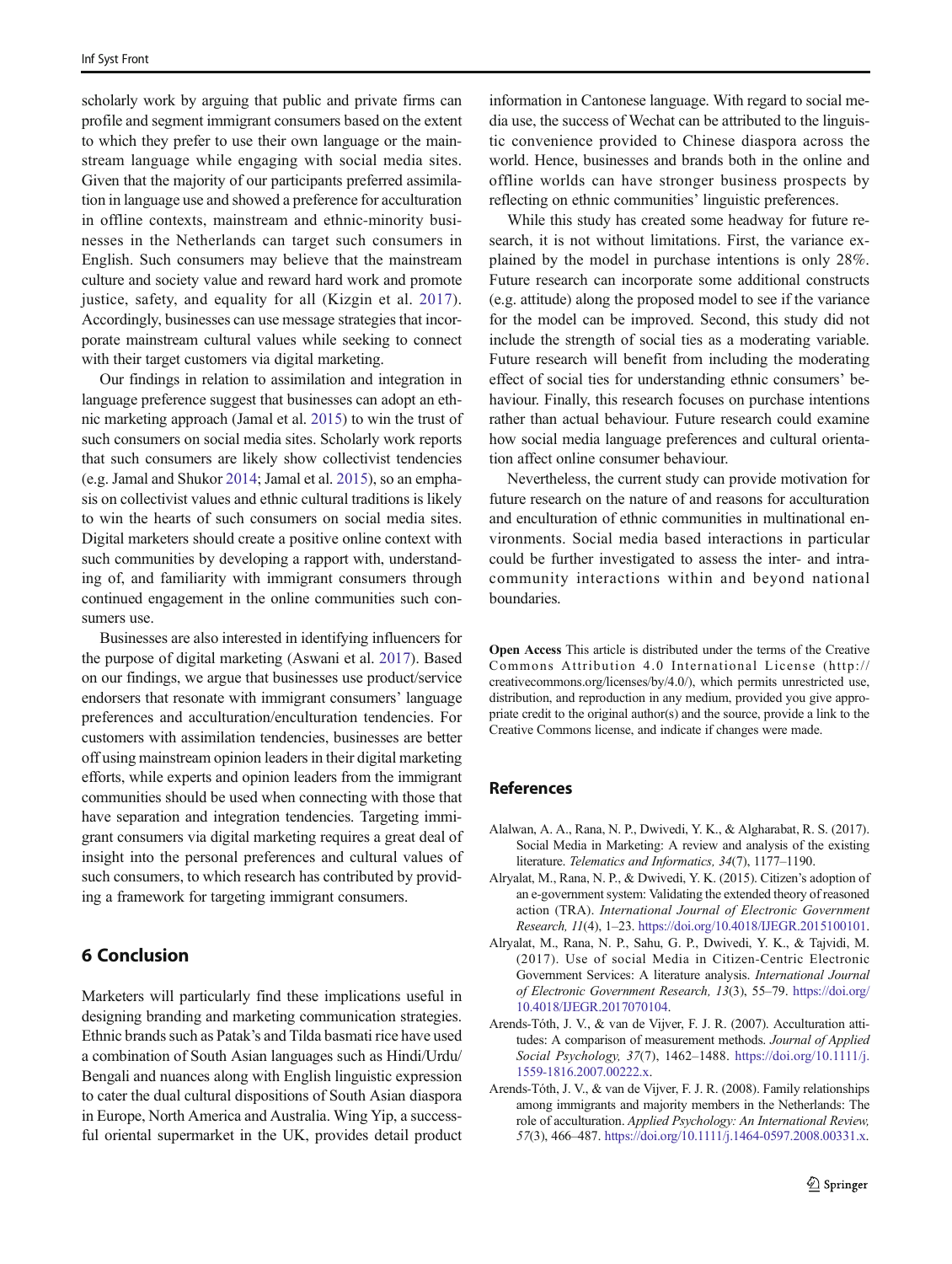- Askegaard, S., Arnould, E. J., & Kjeldgaard, D. (2005). Postassimilationist ethnic consumer research: Qualifications and extensions. Journal of Consumer Research, 32(1), 160–170. https:// doi.org/10.1086/426625.
- Aswani, R., Kar, A. K., & Vigneswara Ilavarasan, P. (2017). Detection of spammers in twitter marketing: A hybrid approach using social media analytics and bio inspired computing. Information Systems Frontiers. Available at doi. https://doi.org/10.1007/s10796-017- 9805-8.
- Baur, A. W. (2016). Harnessing the social web to enhance insights into people's opinions in business, government and public administration. Information Systems Frontiers, 19(2), 231–251.
- Becerra, E. P., Korgaonkar, P. K. (2009). Hispanics' information search and patronage intentions online. Journal of Electronic Commerce Research, 10(2), 76–93.
- Bercerra, E. P., & Korgaonkar, P. K. (2010). The influence of ethnic identification in digital advertising: How Hispanic Americans' response to pop-up, e-mail, and banner advertising affects online purchase intentions. Journal of Advertising Research, 50(3), 279–291. https://doi.org/10.2501/S0021849910091440.
- Berry, J. W. (1980). Acculturation as varieties of adaptation. In A. M. Padilla (Ed.), Acculturation: Theory, models and some new findings (pp. 9–46). Boulder: Westview Press.
- Berry, J. W. (1992). Acculturation and adaptation in a new society. International Migration, 30(1), 69–85. https://doi.org/10.1111/j. 1468-2435.1992.tb00776.x.
- Berry, J. W. (1997). Immigration, acculturation and adaptation. Applied Psychology: An International Review, 46, 5–68.
- Boerman, S. C., & Kruikemeier, S. (2016). Consumer responses to promoted tweets sent by brands and political parties. Computers in Human Behavior, 65, 285–294. https://doi.org/10.1016/j.chb.2016. 08.033.
- Bulut, Z. A., & Dogan, O. (2017). The ABCD typology: Profile and motivations of Turkish social network sites users. Computers in Human Behavior, 67, 73–83. https://doi.org/10.1016/j.chb.2016. 10.021.
- Cheung, M. F. Y., & To, W. M. (2016). Service co-creation in social media: An extension of the theory of planned behavior. Computers in Human Behavior, 65, 260–266. https://doi.org/10.1016/j.chb. 2016.08.031.
- Cleveland, M., & Laroche, M. (2007). Acculturation to the global consumer culture: Scale development and research paradigm. Journal of Business Research, 60(3), 249–259. https://doi.org/10.1016/j. jbusres.2006.11.006.
- Coleman, D. (2008). The demographic effects of international migration in Europe. Oxford Review of Economic Policy, 24(3), 452–476. https://doi.org/10.1093/oxrep/grn027.
- Coyle, J. R., & Thorson, E. (2001). The effects of progressive levels of interactivity and vividness in web marketing sites. Journal of Advertising, 30(3), 65–77. https://doi.org/10.1080/00913367.2001. 10673646.
- Craig, S. C., & Douglas, S. P. (2006). Beyond national culture: Implications of cultural dynamics for consumer research. International Marketing Review, 23(3), 322–342. https://doi.org/ 10.1108/02651330610670479.
- Davis, F. D. (1989). Perceived usefulness, perceived ease of use, and user acceptance of information technology. MIS Quarterly, 13(3), 318– 339.
- Deshpande, R., Hoyer, W. D., & Donthu, N. (1986). The intensity of ethnic affiliation: A study of the sociology of Hispanic consumption. Journal of Consumer Research, 13(2), 214–220. https://doi.org/10. 1086/209061.
- Dessart, L., Veloutsou, C., & Morgan-Thomas, A. M. (2015). Consumer engagement in online brand communities: A social media perspective. Journal of Product & Brand Management, 24(1), 280–242.
- $\hat{Z}$  Springer
- Dwivedi, Y. K., Rana, N. P., Janssen, M., Lal, B., Williams, M. D., & Clement, M. (2017a). An empirical validation of a unified model of electronic government adoption (UMEGA). Government Information Quarterly., 34(2), 211–230. https://doi.org/10.1016/j. giq.2017.03.001.
- Dwivedi, Y. K., Rana, N. P., Jeyaraj, A., Clement, M., & Williams, M. D. (2017b). Re-examining the unified theory of acceptance and use of technology (UTAUT): Towards a revised theoretical model. Information Systems Frontiers. https://doi.org/10.1007/s10796- 017-9774-y.
- Ellison, N. B., Steinfield, C., & Lampe, C. (2007). The benefits of Facebook "friends": Exploring the relationship between college students' use of online social networks and social capital. Journal of Computer-Mediated Communication, 12(4), 1143–1168. https://doi. org/10.1111/j.1083-6101.2007.00367.x.
- Ellison, N. B., & Boyd, D. (2013). Sociality through social network sites. In W. H. Dutton (Ed.), The Oxford handbook of internet studies (pp. 151–172). Oxford: Oxford University Press.
- Erkan, I., & Evans, C. (2016). The influence of eWOM in social media on consumers' purchase intentions: An extended approach to information adoption. Computers in Human Behavior, 61, 47–55. https:// doi.org/10.1016/j.chb.2016.03.003.
- Eurostat. (2015). Migration and migrant population statistics. Available at: http://ec.europa.eu/eurostat/statistics-explained/index.php/ Migration-and-migrant-population-statistics, Accessed 4 Dec 2017.
- Filieri, R., Alguezaui, S., & McLeay, F. (2015). Why do travelers trust TripAdvisor? Antecedents of trust towards consumer-generated media and its influence on recommendation adoption and word of mouth. Tourism Management, 51, 174–185. https://doi.org/10. 1016/j.tourman.2015.05.007.
- Fishbein, M., & Ajzen, I. (1975). Belief. Attitude, intention and behavior: An introduction to theory and research reading. MA: Addison-Wesley.
- Forbush, E., & Foucault-Welles, B. (2016). Social media use and adaptation among Chinese students beginning to study in the United States. International Journal of Intercultural Relations, 50, 1–12. https://doi.org/10.1016/j.ijintrel.2015.10.007.
- Fornell, C., & Larcker, D. F. (1981). Evaluating structural equation models with unobservable variables and measurement error. Journal of Marketing Research, 18(1), 39–50. https://doi.org/10. 2307/3151312.
- Goh, K. Y., Heng, C. S., & Lin, Z. (2013). Social media brand community and consumer behavior: Quantifying the relative impact of user- and marketer-generated content. Information Systems Frontiers, 24(1), 88–107.
- Hair, J. F., Black, W. C., Babin, B. J., & Anderson, R. E. (2010). Multivariate Data Analysis (7th ed.). Prentice-Hall: Upper Saddle River.
- Hilte, L., Vanderkerckhove, R., & Daelemans, W. (2016). Expressiveness in Flemish online teenage teenage talk: A corpus-based analysis of social and medium-related linguistic variation. In D. Fiser & M. Beisswenger (Eds.), Proceedings of the 4th Conference on CMC and Social Media Corpora for the Humanities (pp. 30–33). Ljubljana, Slovenia.
- Hu, L., & Bentler, P. M. (1999). Cutoff criteria for fit indexes in covariance structure analysis: Conventional criteria versus new alternatives. Structural Equation Modeling, 6(1), 1-55. https://doi.org/10. 1080/10705519909540118.
- Hui, M., Joy, A., Kim, C., & Laroche, M. (1992). Acculturation as a determinant of consumer behavior: Conceptual and methodological issues. American Marketing Association, 3, 466–473.
- Jafari, A., & Visconti, L. (2015). New directions in researching ethnicity in marketing and consumer behaviour: A wellbeing agenda. Marketing Theory, 15(2), 265–270. https://doi.org/10.1177/ 1470593114552582.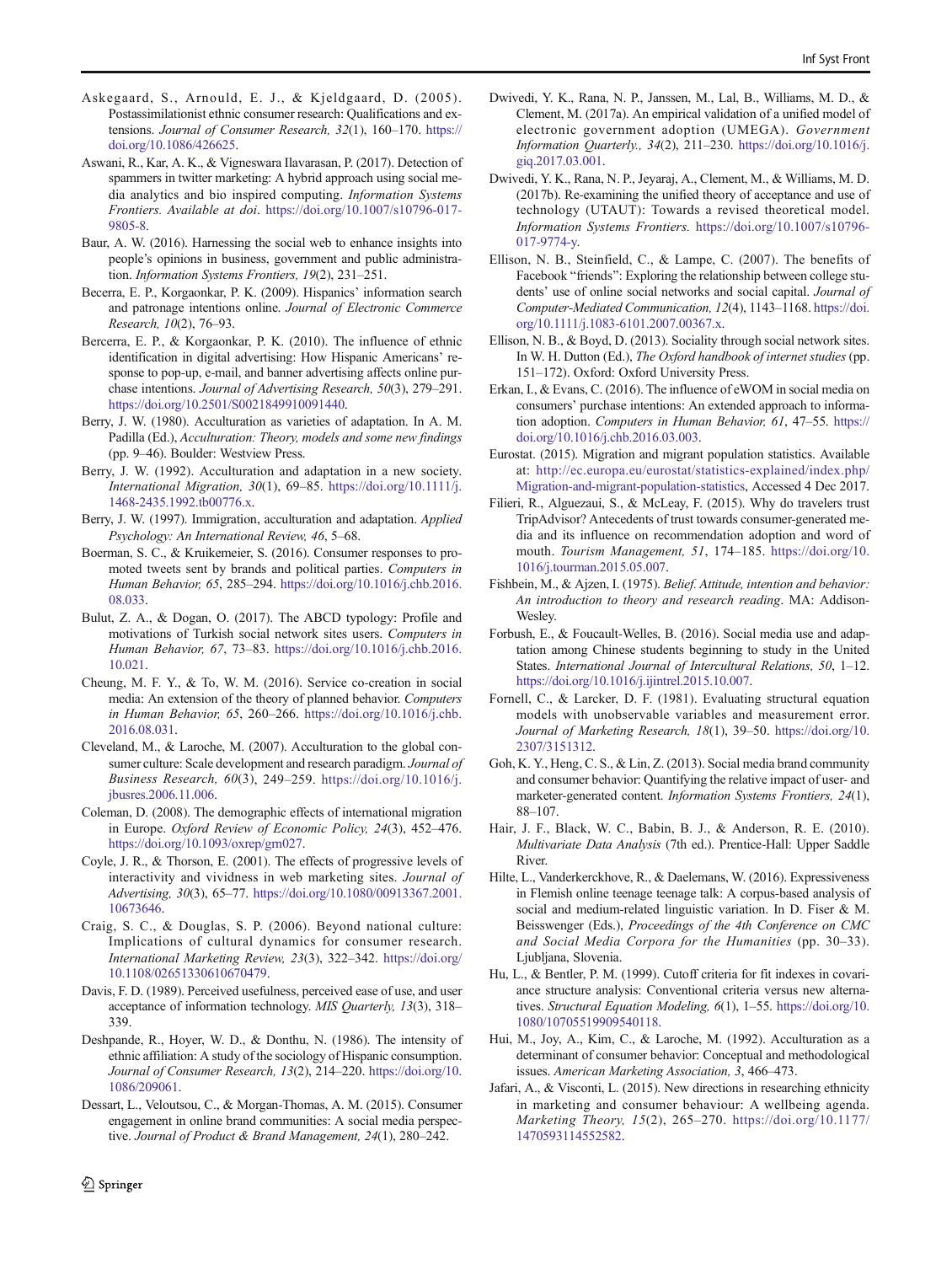- Jamal, A. (2003). Marketing in a multicultural world: The interplay between marketing, ethnicity and consumption. European Journal of Marketing, 37(11/12), 1599–1620. https://doi.org/10.1108/ 03090560310495375.
- Jamal, A. (2005). Playing to win: An explorative study of marketing strategies of small ethnic retail entrepreneurs in the UK. Journal of Retailing and Consumer Services, 12(1), 1–13. https://doi.org/10. 1016/j.jretconser.2004.01.001.
- Jamal, A., & Shukor, S. A. (2014). Antecedents and outcomes of interpersonal influences and the role of acculturation: The case of young British-Muslims. Journal of Business Research, 67(3), 237–245. https://doi.org/10.1016/j.jbusres.2013.05.009.
- Jamal, A., Peñaloza, L., & Laroche, M. (2015). Introduction to ethnic marketing, the Routledge companion to ethnic marketing. London: Routledge.
- Jin, S. A. (2012). The potential of social media for luxury brand management. Marketing Intelligence & Planning, 30(7), 687–699.
- Kaplan, A. M., & Haenlein, M. (2010). Users of the world, unite! The challenges and opportunities of social media. Business Horizons, 53(1), 59–68. https://doi.org/10.1016/j.bushor.2009.09.003.
- Kapoor, K. K., Dwivedi, Y. K., & Williams, M. D. (2015). Examining the role of three sets of innovation attributes for determining adoption of the interbank mobile payment service. Information Systems Frontiers, 17(5), 1039–1056. https://doi.org/10.1007/s10796-014- 9484-7.
- Kapoor, K. K., Tamilmani, K., Rana, N. P., Patil, P., Dwivedi, Y. K., & Nerur, S. (2017). Advances in social media Research: Past, Present and Future. Information Systems Frontiers. Available at doi: https:// doi.org/10.1007/s10796-017-9810-y.
- Khairullah, D. Z., & Khairullah, Z. Y. (1999). Behavioural acculturation and demographic characteristics of Asian-Indian immigrants in the United States of America. International Journal of Sociology and Social Policy, 19(1), 57–80. https://doi.org/10.1108/ 01443339910788668.
- Kim, C., Laroche, M., & Tomiuk, M. A. (2001). A measure of acculturation for Italian Canadians: Scale development and construct validation. International Journal of Intercultural Relations, 25(6), 607– 637. https://doi.org/10.1016/S0147-1767(01)00028-1.
- Kizgin, H., Jamal, A., & Richard, M. O. (2017). Consumption of products from heritage and host cultures: The role of acculturation attitudes and behaviors. Journal of Business Research, 82, 320–329.
- Kline, R. B. (2011). Principles and practice of structural equation modeling (3rd ed.). New York: The Guilford Press.
- Korzenny, F., & Korzenny, B. A. (2005). Hispanic marketing: A cultural perspective. Burlington: Elsevier Butterworth-Heinmann.
- Laroche, M., Pons, F., & Richard, M. O. (2009). The role of language in ethnic identity measurement: A multitrait-multimethod approach to construct validation. Journal of Social Psychology, 149(4), 513– 539. https://doi.org/10.3200/SOCP.149.4.513-540.
- Laroche, M., Habibi, M. R., & Richard, M. O. (2013). To be or not to be in social media: How brand loyalty is affected by social media. International Journal of Information Management, 33(1), 76–82. https://doi.org/10.1016/j.ijinfomgt.2012.07.003.
- Laroche, M., & Jamal, A. (2015). Models of culture change. In The Routledge companion to ethnic marketing (pp. 17–35). London: Routledge.
- Lee, D., Hosanagar, K., & Nair, H. K. (2015). The effect of social media marketing content on consumer engagement: Evidence from Facebook. Working paper: Carnegie Mellon University.
- Lee, V., & Tse, D. K. (1994). Changing media consumption in a new home: Acculturation patterns among Hong Kong immigrants to Canada. Journal of Advertising, 23(1), 57–68. https://doi.org/10. 1080/00913367.1994.10673431.
- DeLeon, B., & Mende, S. (1996). Factorial structure of a measure of acculturation in a Puerto Rican population. Educational and Psychological Measurement, 56, 155–165.
- Li, C. L., & Tsai, W. H. (2015). Social media usage and acculturation: A test with Hispanics in the U.S. Computers in Human Behavior, 45, 204–212. https://doi.org/10.1016/j.chb.2014.12.018.
- Li, C. L., Bernoff, J., & Lonian, A. (2004). Profiles: The real value of social networks. Cambridge: Forrester Research, Inc..
- Lindridge, A., Henderson, G. R., & Ekpo, A. E. (2015). (virtual) ethnicity, the internet, and well-being. Marketing Theory, 15(2), 279–285. https://doi.org/10.1177/1470593114553328.
- Manca, M., Boratto, L., & Carta, S. (2015). Behavioural data mining to produce novel and serendipitous friend recommendations in social bookmarking systems. Information Systems Frontier, 17(5), 1–15.
- Mendoza, R. H. (1989). An empirical scale to measure type and degree of acculturation in Mexican American adolescents and adults. Journal of Cross-Cultural Psychology, 20(4), 372–385. https://doi.org/10. 1177/0022022189204003.
- Mendoza, R. H. (1994). Cultural life style inventory. Alhambra: California School of Professional Psychology.
- Moschis, G. P. (1987). Consumer Socialisation. A Life-cycle Perspective. Lexington. Lexington.
- Moon, S., & Park, C. Y. (2007). Media effects on acculturation and biculturalism: A case study of Korean immigrants in Los Angeles' Koreatown. Mass Communication & Society, 10(3), 319–343. https://doi.org/10.1080/15205430701407330.
- Muhammad, S. S., Dey, B. L., & Weerakkody, V. (2017). Analysis of factors that influence customers' willingness to leave big data digital footprints on social media: A systematic review of literature. Information Systems Frontiers, 1-18. Available at doi: https://doi. org/10.1007/s10796-017-9802-y.
- Oswald, L. R. (1999). Culture swapping: Consumption and the ethnogenesis of middle-class Haitian immigrants. Journal of Consumer Research, 25(4), 303–318. https://doi.org/10.1086/ 209541.
- Peñaloza, L. (1994). Atravesando Fronteras/border crossings: A critical ethnographic exploration of the consumer acculturation of Mexican immigrants. Journal of Consumer Research, 21(1), 32–54. https:// doi.org/10.1086/209381.
- Peñaloza, L., & Gilly, M. C. (1999). Marketer acculturation: The changer and the changed. Journal of Marketing, 63(3), 84–104. https://doi. org/10.2307/1251777.
- Phinney, J. S. (1992). The multigroup ethnic identity measure: A new scale for use with diverse groups. Journal of Adolescent Research, 7(2), 156–176. https://doi.org/10.1177/074355489272003.
- Quarasse, O., & van de Vijver, F. J. R. (2004). Structure and function of the perceived acculturation context of young Moroccans in the Netherlands. International Journal of Psychology, 39(3), 190–204.
- Rana, N. P., & Dwivedi, Y. K. (2015). Citizen's adoption of an egovernment system: Validating extended social cognitive theory (SCT). Government Information Quarterly, 32(2), 172–181. https://doi.org/10.1016/j.giq.2015.02.002.
- Rana, N. P., & Dwivedi, Y. K. (2016). Using clickers in a large business class: Examining use behavior and satisfaction. Journal of Marketing Education, 38(1), 47–64. https://doi.org/10.1177/ 0273475315590660.
- Rana, N. P., Dwivedi, Y. K., Williams, M. D., & Weerakkody, V. (2016). Adoption of online public grievance redressal system in India: Toward developing a unified view. Computers in Human Behavior, 59, 265–282. https://doi.org/10.1016/j.chb.2016.02.019.
- Rana, N. P., Dwivedi, Y. K., Dey, B. L., Williams, M. D., & Clement, M. (2017). Citizens' adoption of an electronic government system: Toward a unified view. Information Systems Frontiers, 19(3), 549– 568. https://doi.org/10.1007/s10796-015-9613-y.
- Richey, M., Gonibeed, A., & Ravishankar, M. N. (2017). The perils and promises of self-disclosure on social media. Information Systems Frontiers. Available at doi. https://doi.org/10.1007/s10796-017- 9806-7.